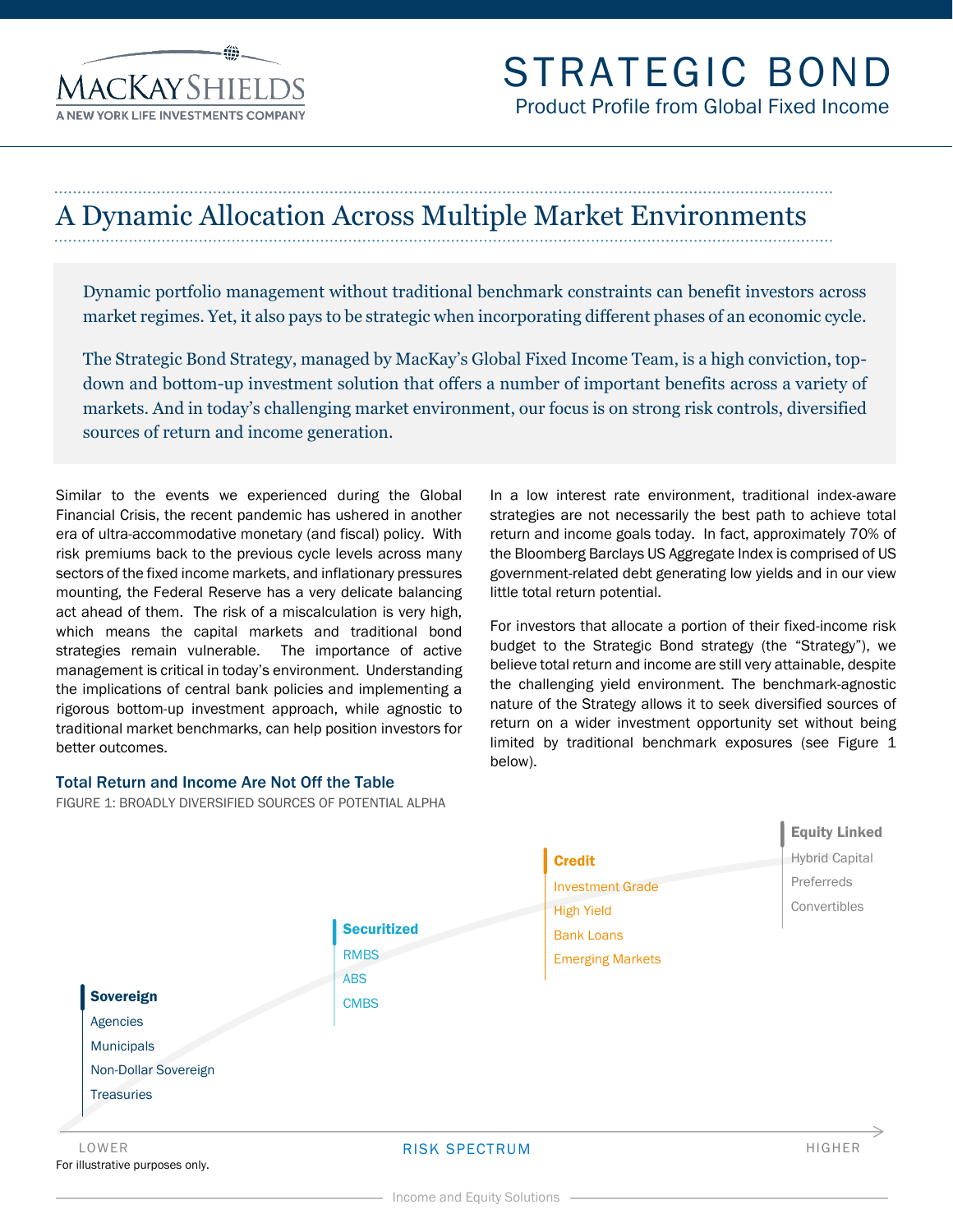### Key Differentiators

| <b>OUR SIZE</b>                         | Large enough to be influential in the<br>market but nimble enough to make a<br>difference                                    |
|-----------------------------------------|------------------------------------------------------------------------------------------------------------------------------|
| <b>OUR APPROACH</b>                     | Combination of fundamental<br>macroeconomic and unique bottom-up<br>research resulting in high-conviction<br>decision making |
| <b>COMPREHENSIVE</b><br>RISK MANAGEMENT | We identify, measure and control key<br>risk factors                                                                         |

#### The Global Fixed Income Team The Strategic Bond Strategy

| <b>SEEKS HIGH</b>            | Targets diversified sources of alpha to                                                                            |
|------------------------------|--------------------------------------------------------------------------------------------------------------------|
| ALPHA CAPTURE                | harness market upside.                                                                                             |
| <b>CONCENTRATED &amp;</b>    | Only adds positions once strong                                                                                    |
| HIGH CONVICTION              | convictions are built.                                                                                             |
| <b>BENCHMARK</b>             | Positioning not constrained by index                                                                               |
| AGNOSTIC                     | limitations.                                                                                                       |
| <b>SOLUTIONS</b><br>ORIENTED | Seeks to help resolve client concerns,<br>provide extra income, greater<br>diversification, and additional return. |

#### What Sets Strategic Bond Apart

MacKay Shields' Global Fixed Income team's influential size, high conviction approach and potential to capture upside by navigating the cycle uniquely supports the Strategy we employ within the Strategy to offer a truly multi-asset fixed income allocation.

The Strategy's asset allocation, duration positioning and overall risk positioning is established based on what is most appropriate at a given point in the cycle. This allows the Strategy to concentrate on diversified sources of alpha across the spectrum of market segments most likely to achieve better risk-adjusted returns.

At the early stages of an economic cycle, the Strategy will typically have a growth orientation with a particular focus on capital appreciation opportunities across a variety of markets and instrument types. During the latter stages of an economic cycle, the Strategy will typically have a more defensive orientation given the vulnerabilities of the economy coupled with reduced levels of compensation.

#### Our Advantages Offer Benefits Throughout the Cycle

We highlight five pillars of the Strategy's investment process, which contribute to a portfolio construction that seeks to deliver performance in any market environment:

- 1. The Strategy seeks diversified sources of alpha, participating in fixed income markets unbound by geography, ratings, structure, or liquidity.
- 2. We engage in active sector rotation, with a wide flexibility to rotate across sectors, while abiding by a riskcontrolled framework.
- 3. Our strategic investment focus is anchored in longerterm macroeconomic developments.
- 4. Tactical positioning within the Strategy seeks to exploit pricing inefficiencies, especially during periods of market dislocations.
- 5. Bottom-up security selection is driven by the fundamental research conducted by our industry-focused analysts.

Our size allows us not only to get involved in a variety of different segments of the market, but to do so in a way that will have an impact on our portfolios. In the Strategy today, that includes a meaningful overweight to credit: high yield, securitized product and emerging-market debt.

#### Why It's Time to Be Strategic

When interest rates rise, most bond investors become fearful when the reality is these investors should in our view embrace higher rates. A rising interest rate environment, particularly one driven by strong economic growth, can help improve the return profile of fixed income instruments—and even more so through a flexible, active asset allocation and security selection approach.

#### ACTING ON PRECISE OPPORTUNITIES IS ESSENTIAL

For example, as we survey the market landscape today, we expect quality curves will continue to compress, and BB securities will broadly outperform BBBs. Additionally, as spread curves continue to flatten, 10- to 30-year risk premiums should contract toward two- and three-year spread products. But it's important to be very specific about those areas of the market to shop. The Strategy's fundamental bottom-up research approach that aligns to industry, regardless of rating or geography, along with trading and portfolio management helps us identify the best opportunities across markets.

As investors grow increasingly concerned about inflationary pressures and its impact on higher rates, they've begun seeking products with less interest rate sensitivity. Some turn to short duration strategies, which typically favor five-year and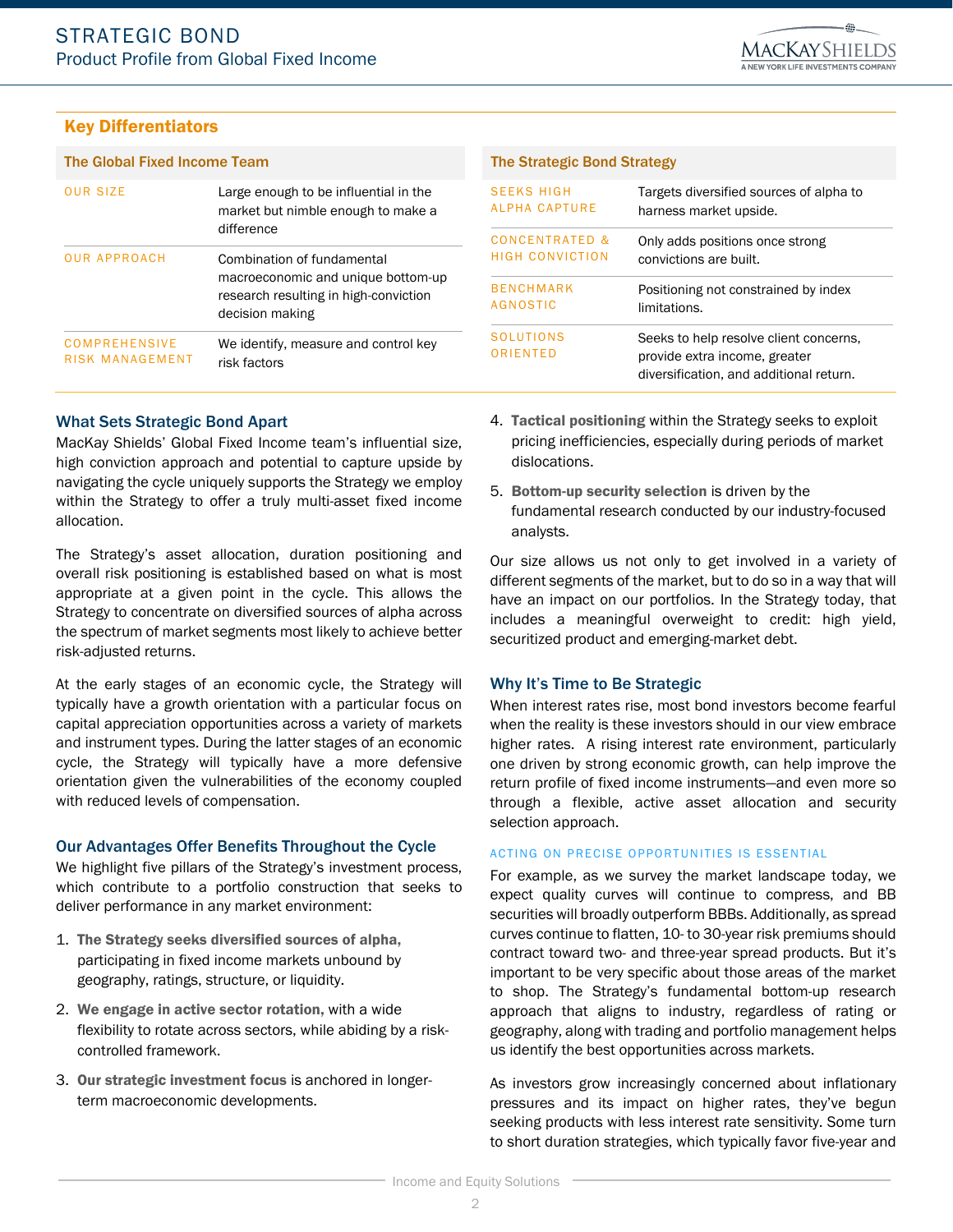

shorter paper. However, because of the massive liquidity in the market today, those credit curves are already trading tighter than pre-COVID levels. As mentioned previously, we see more value in owning spread product further out, along the 10-year and longer portion of the maturity spectrum. We believe the Strategy can capitalize on that value we've identified for our investors, while also limiting duration risk by hedging back down to the levels we target.

#### **OUR VIEW:** STRATEGIC BOND IS MORE COMPELLING TODAY

The Strategy's benefits span a variety of market regimes. In today's environment, we believe investors should allocate a portion of their passive fixed income budget to the strategy to benefit from a number of attractive qualities:

- Affords the opportunity to pick up income and reduce interest rate risk. The Strategy historically offers a higher yield than the Bloomberg Barclays Global Aggregate Bond Index (Aggregate Index), with significantly less duration.<sup>1</sup>
- **Offers strong diversification.** Over the last five years, the strategy has shown low correlation, just 0.42, with the Aggregate Index.<sup>1</sup>
- Target diversified sources of alpha to capture early-cycle upside potential. The strategy is positioned across a

dozen global fixed income sectors and deemphasizes government bonds to reduce rate sensitivity.

#### A Solutions-Oriented Product in Multiple Market Environments

The Strategy offers investors attractive portfolio allocations that are both evergreen and topical, particularly in the early stages of the new economic cycle today.

The Strategy is actively managed and isn't limited by traditional benchmark constraints. It seeks to access areas—and amounts—of the market that index-aware strategies cannot, and then capitalize on the high conviction/best security selection opportunities available. We believe that the high conviction position selection allows the Strategy to deliver greater yield, lower interest rate risk, better risk-adjusted returns and diversified sources of alpha.

Supported by the team's size, approach and ability to navigate the cycle, they have demonstrated how an expanded investment approach that considers a wider multi-asset universe can deliver compelling opportunities, even in low-yield environments and volatile market regimes.

## High Conviction Positioning in Today's Market

On average, these five high conviction categories equate to BBB credit quality and intermediate maturity, offering greater income potential and total return advantages with less interest rate-risk, relative to the overall BBB market.

| <b>COVID Recovery Sectors</b>                              | Of the Covid recovery sectors, our preference is the transportation sector including airlines and hotels;<br>select retail operators; and leisure sectors.                                                                        |
|------------------------------------------------------------|-----------------------------------------------------------------------------------------------------------------------------------------------------------------------------------------------------------------------------------|
| <b>Housing Market</b>                                      | Due to demand and lack of inventory, we favor the housing market through credit risk-transfer securities,<br>legacy non-agency mortgages, and mortgage loan originators that issue unsecured credit.                              |
| <b>Consumer Credit</b>                                     | Excess savings are at all-time highs due to low unemployment. We favor securitized credit and asset-<br>backed securities, as well as certain specific finance names.                                                             |
| <b>Subordinated Financials</b>                             | We view this as an attractive relative value opportunity, especially when compared with traditional BB-<br>rated corporate debt. Particular appeal in certain European Tier-1 names, along with specific preferred<br>securities. |
| <b>Premium Mortgage-</b><br><b>Backed Securities (MBS)</b> | We view premium MBS as attractive high-quality, income-producing assets that are poised to perform well<br>in a rising interest rate environment.                                                                                 |

1. Source: eVestment. Past performance is not indicative of future returns.